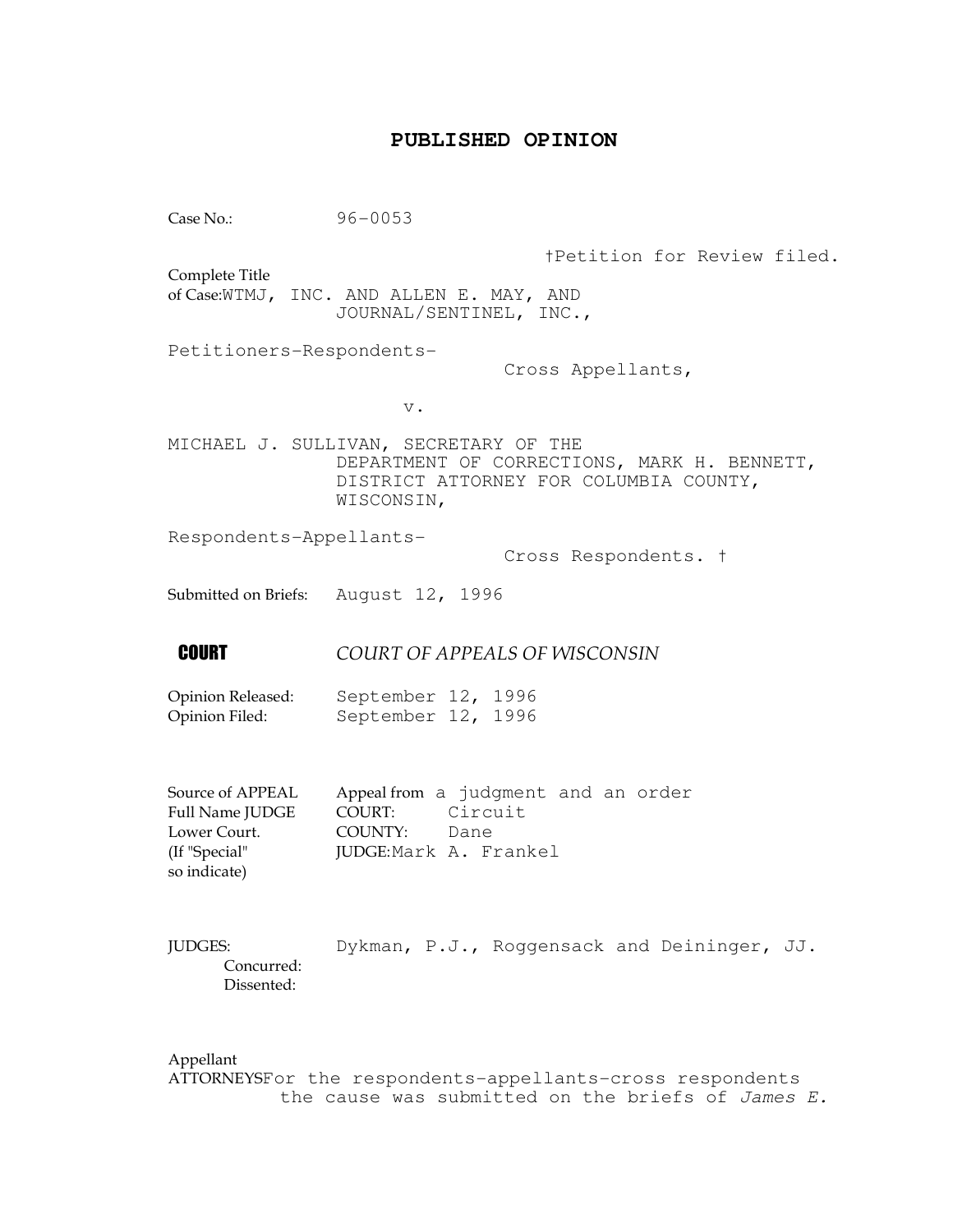Doyle, attorney general, and Alan Lee, assistant attorney general.

#### Respondent

ATTORNEYSFor the petitioners-respondents-cross appellants the cause was submitted on the briefs of David Lucey and Lisa M. Arent of Foley & Lardner of Milwaukee.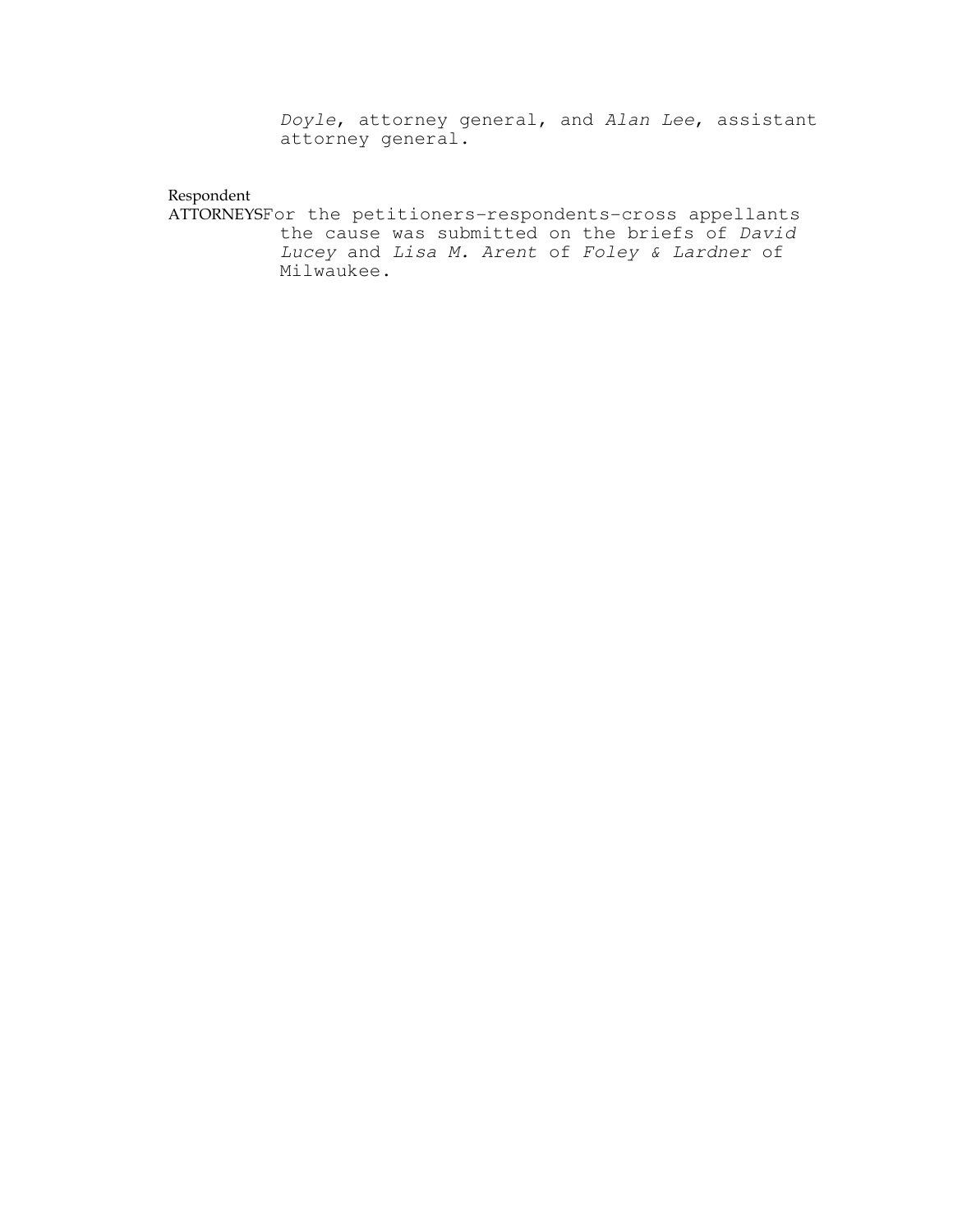# COURT OF APPEALS DECISION DATED AND RELEASED

September 12, 1996

A party may file with the Supreme Court a petition to review an adverse decision by the Court of Appeals. See § 808.10 and RULE 809.62, STATS.

# **NOTICE**

This opinion is subject to further editing. If published, the official version will appear in the bound volume of the Official Reports.

#### No. 96-0053

## STATE OF WISCONSIN IN COURT OF APPEALS

### WTMJ, INC. AND ALLEN E. MAY, AND JOURNAL/SENTINEL, INC.,

 Petitioners-Respondents- Cross Appellants,

v.

MICHAEL J. SULLIVAN, SECRETARY OF THE DEPARTMENT OF CORRECTIONS, MARK H. BENNETT, DISTRICT ATTORNEY FOR COLUMBIA COUNTY, WISCONSIN,

> Respondents-Appellants- Cross Respondents.

 APPEAL from a judgment and an order of the circuit court for Dane County: MARK A. FRANKEL, Judge. Judgment affirmed; order reversed and cause remanded with directions.

Before Dykman, P.J., Roggensack and Deininger, JJ.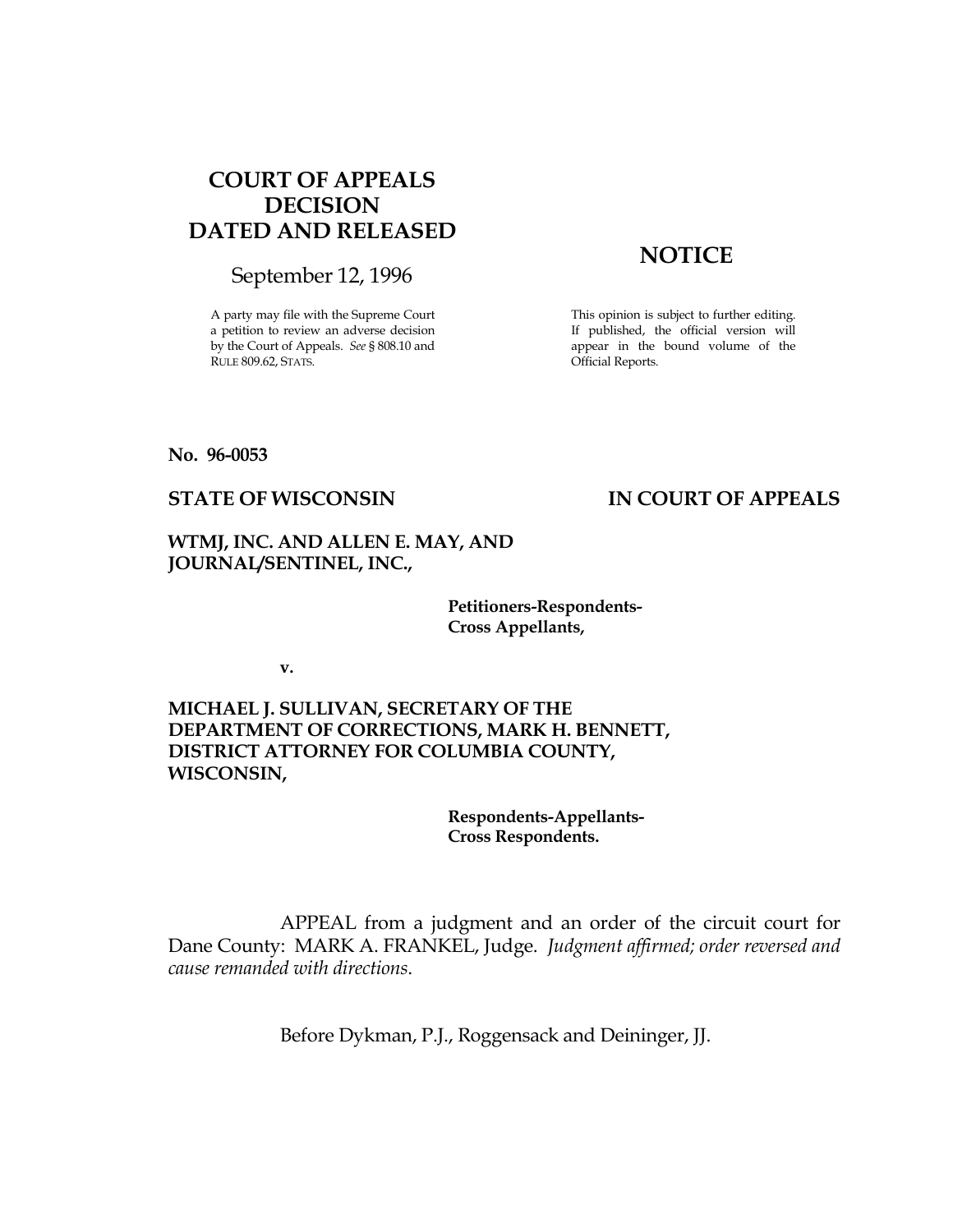DYKMAN, P.J. This is an open records case. The State of Wisconsin appeals from a judgment awarding attorneys' fees to WTMJ. It also appeals from an order declining to reconsider that judgment. WTMJ crossappeals from the order because the circuit court refused to require attorneys' fees paid for the motion for reconsideration. We conclude that the trial court reasonably found that WTMJ substantially prevailed in this case. WTMJ is therefore entitled to its attorneys' fees for both the judgment and the order. We therefore affirm the judgment and reverse the order.

 Jeffrey Dahmer and Jesse Anderson, inmates at Columbia Correctional Institution (Columbia), were killed on November 28, 1994. On November 30, 1994, WTMJ made an open records request for the prison records of Dahmer, Anderson, Christopher Scarver, another inmate at Columbia who eventually pled guilty to killing Dahmer and Anderson, and David Spanbauer. Spanbauer had previously been incarcerated in Columbia and had recently been arrested for sexual assault and murder.

 Section 19.35(1), STATS., provides that any person has a right to inspect any government record, "[e]xcept as otherwise provided by law." Section 19.35(1)(am) permits individuals or persons authorized by individuals to inspect personally identifiable information pertaining to the individual, subject to several exceptions.

 If a custodian of public records refuses to release requested records and the requestor "*prevails in whole or in substantial part*" in a mandamus action brought to obtain the records, the requestor may recover reasonable attorney fees, damages of not less than \$100.00, and other actual costs. Section 19.37(2), STATS. (emphasis added).

 The Department of Corrections (DOC) record custodian replied to WTMJ on December 1, 1994. The parties differ as to the effect of this reply. We deem the relevant parts to be:

> The files of Jeffrey Dahmer, Jesse Anderson and Christopher J. Scarver will not be made available to you for your inspection at this time at the request of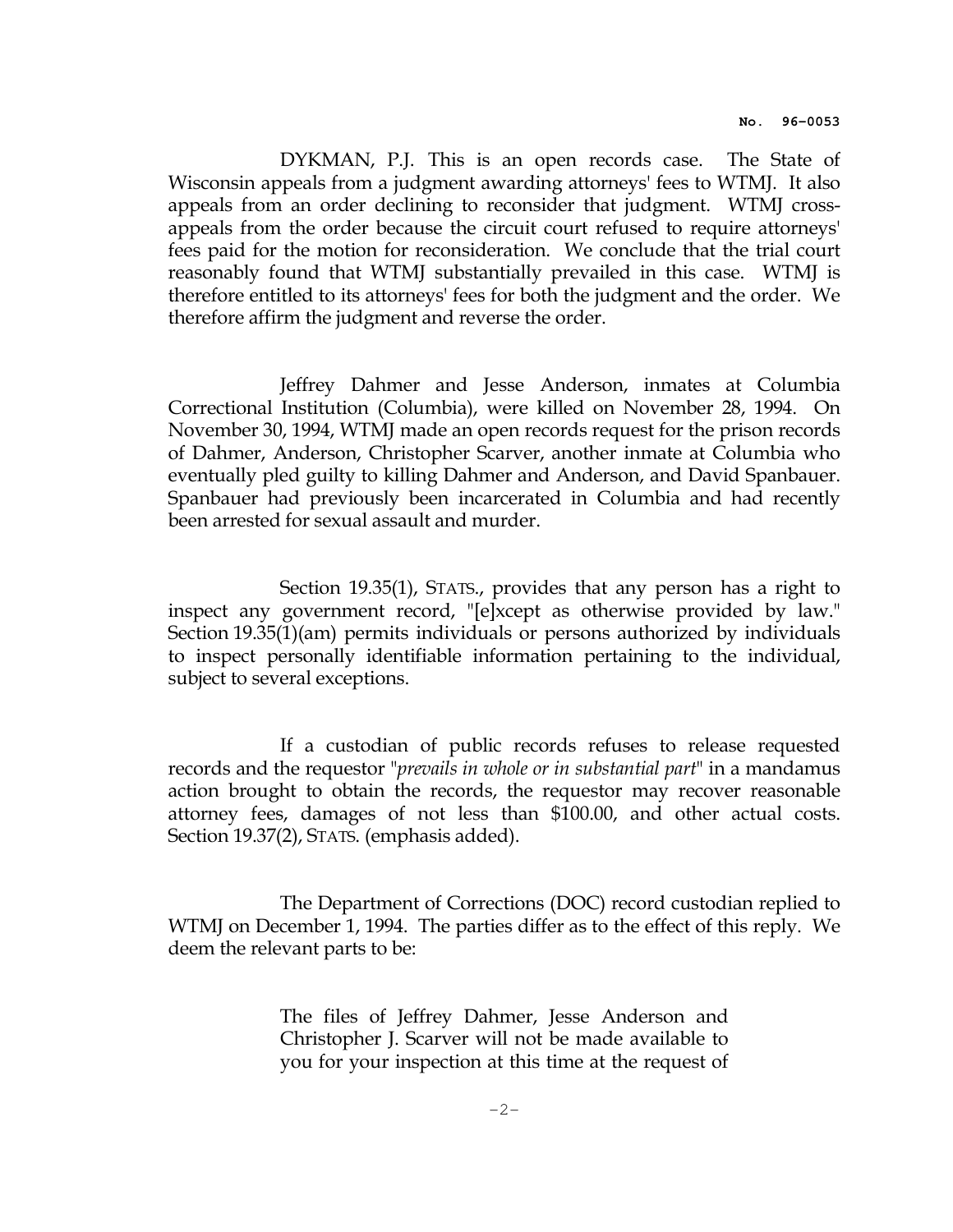the Columbia County District Attorney's office and the Columbia County Sheriff's office. Once the criminal investigation is completed redacted copies of the records will be made available for inspection. Copies of some confidential records such as medical records, clinical records, alcohol and drug treatment records and presentence investigations will not be provided. This denial is supported by sec. 19.35(1)(am)1., Stats.

 The same process will apply to the inspection of David Spanbauer's institutional file.

 The record custodian noted that in March 1994, a redacted copy of Dahmer's institutional file was made for the MILWAUKEE JOURNAL and that WTMJ was entitled to copies of that file. However, the custodian wrote, "As noted above, you cannot review any of Mr. Dahmer's file from March, 1994, to date until the investigation is completed."

 WTMJ immediately began a mandamus action to obtain the requested records. However, the usual issue in an open records case, the requester's entitlement to the records, was never litigated. Instead, the State soon agreed to provide the requested records, with two insignificant exceptions which WTMJ does not contest. A "rolling release" was set. Scarver's records would be released on December 30, 1994, and the remainder of the records by January 5, 1995. Apparently that occurred.

 WTMJ then asked the trial court to order the State to pay its attorneys' fees because it had prevailed in substantial part. The State objected to doing so because it believed that it had in good faith released the records of its own volition. This, the State argued, was the real reason for the release, not WTMJ's lawsuit. The State concludes that an award of attorneys' fees penalizes it for cooperating with WTMJ's request.

 The parties first differ on whether the State refused to release the records. The State asserts that its response was that it would release the records when the criminal investigation was completed. WTMJ argues that its request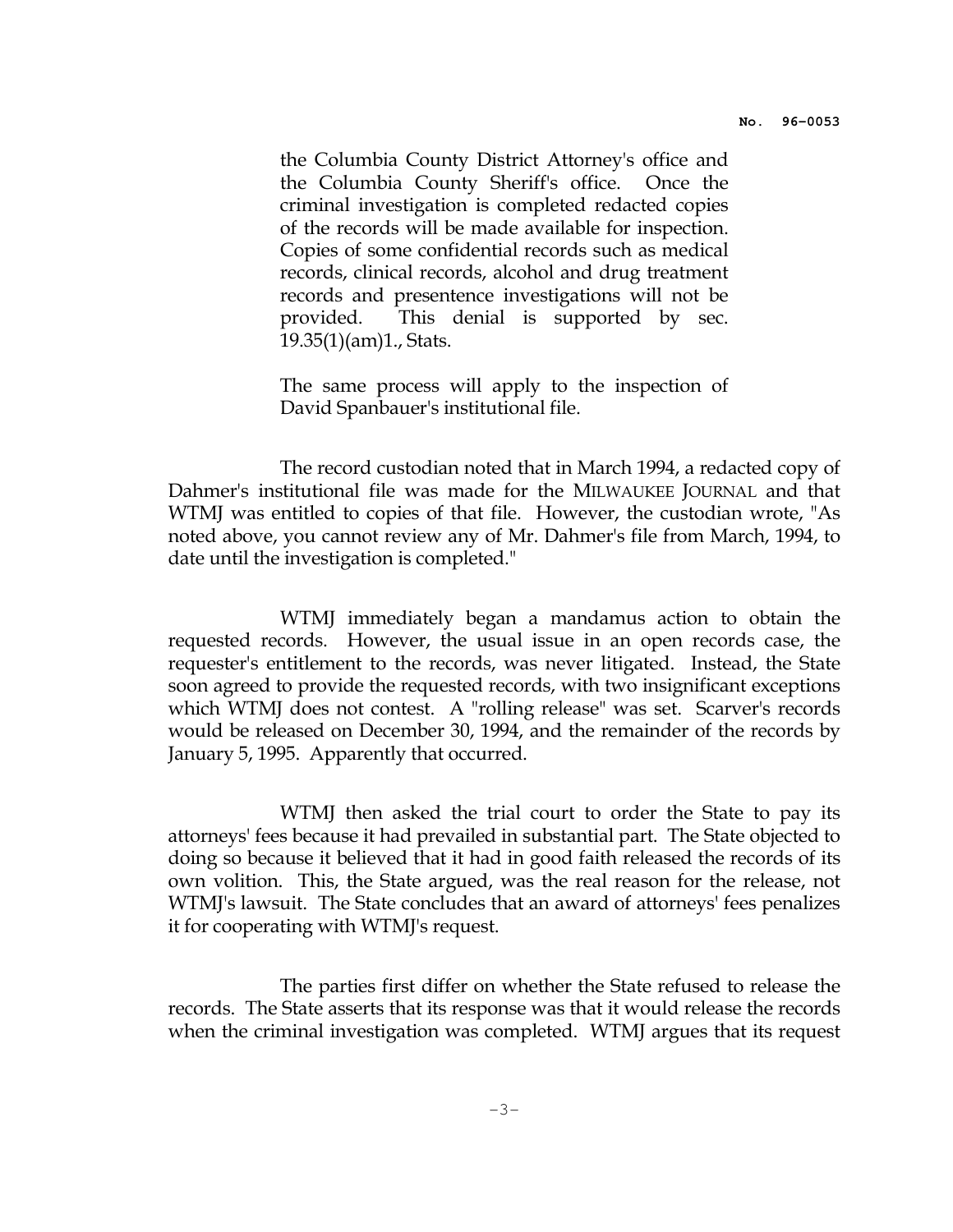for the records was denied. Both parties base their assertions on the December 1, 1994 DOC letter.

 When evidence to be considered is documentary, we review the document de novo. Racine Educ. Ass'n v. Board of Educ., 145 Wis.2d 518, 521, 427 N.W.2d 414, 416 (Ct. App. 1988). We conclude that the DOC's December 1 letter is a refusal. The words "will not be made available to you at this time" and "you cannot review" are not words associated with acceptance of WTMJ's demand for records. We do not believe that DOC's qualification that some of the records would be released when an investigation was completed is sufficient to change the December 1 letter from a denial to an agreement to produce. The letter did not indicate when the investigation would terminate. Were we to accept the State's argument, government could effectively avoid the requirements of the open records law by merely stating that records would be supplied eventually. This is contrary to the policy set out in § 19.35(4), STATS., which requires that upon request, an authority shall fill or deny the request "as soon as practicable and without delay." Those are the statutory choices: comply or deny. In *State ex rel. Auchinleck v. Town of LaGrange*, 200 Wis.2d 585, 597, 547 N.W.2d 587, 592 (1996), the court noted, "In sum, the language and the public policy of the open records and open meetings laws require timely access to the affairs of government." (Emphasis added.) The State's third choice, compliance at some unidentified time in the future, is not authorized by the open records law.

 Having concluded that the DOC denied WTMJ's request, we must next determine whether WTMJ prevailed in this action in whole or in substantial part. If it did, it is entitled to its attorneys' fees, damages and costs. It is unnecessary to consider whether the State might have prevailed had it litigated whether it was entitled to refuse WTMJ's request under some exception to the open records law. The State explicitly disclaimed reliance on an exception to the open records law, asserting that it did not want to waste anyone's time by making such a claim. Nor do we decide whether a custodian may produce records during an open records mandamus action and successfully defend against a motion for attorney fees by showing that, had the original demand for records been denied, the denial would have been affirmed by the circuit court. See Vollmer v. Luety, 156 Wis.2d 1, 10-11, 456 N.W.2d 797, 801-02 (1990) (we generally do not decide issues not raised in the trial court). Though the State fears that this case collaterally involves these and other issues, it does not. The only issue we consider or decide is WTMJ's entitlement to attorneys' fees.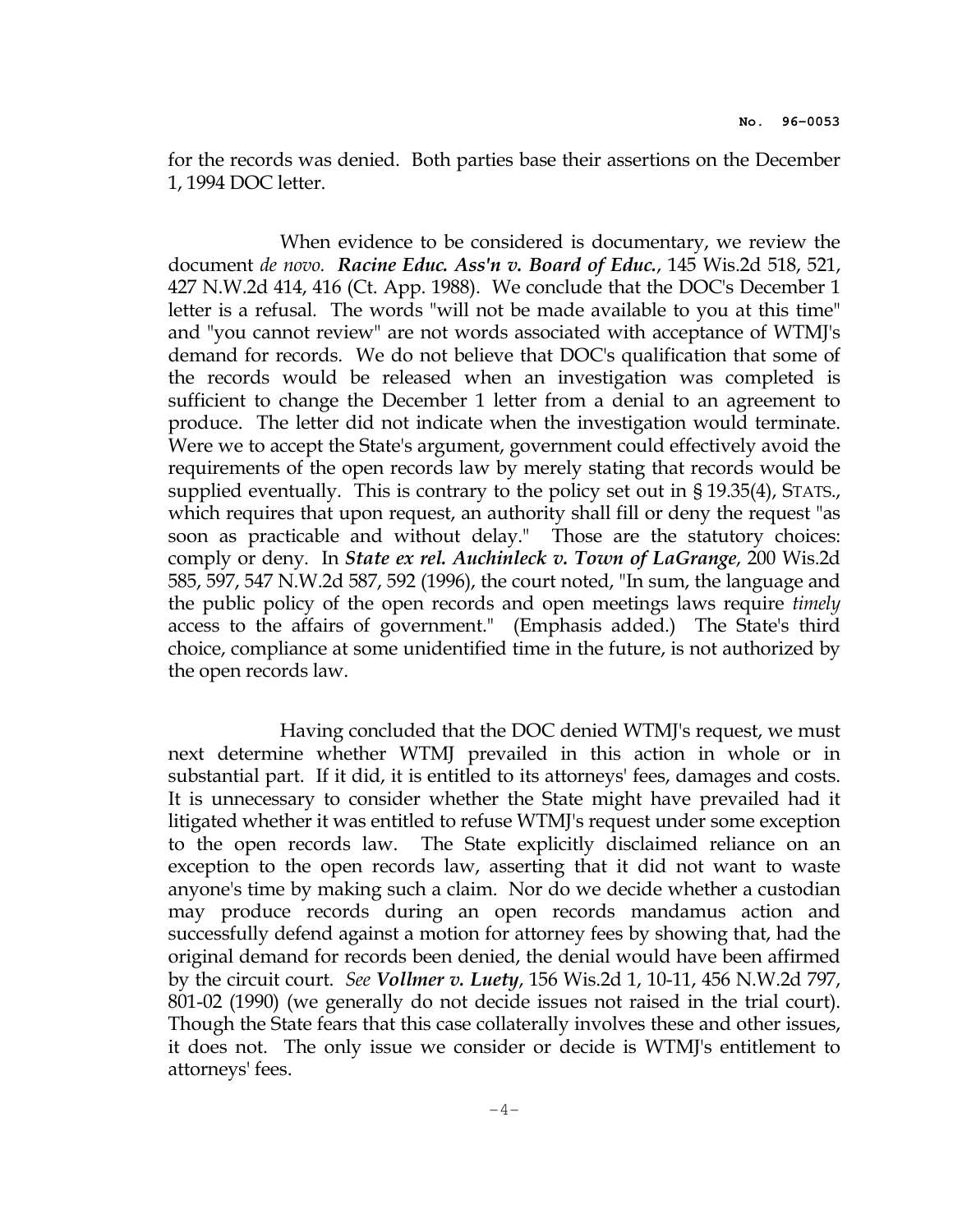A party seeking attorney fees under § 19.37(2), STATS., must show that prosecution of the action could reasonably be regarded as necessary to obtain the information and that a "causal nexus" exists between that action and the agency's surrender of the information. *State ex rel. Vaughan v. Faust*, 143 Wis.2d 868, 871, 422 N.W.2d 898, 899 (Ct. App. 1988). In Wisconsin, the test of cause is whether the actor's action was a substantial factor in contributing to the result. Id. The action may be one of several causes; it need not be the *sole* cause. Clark v. Leisure Vehicles, Inc., 96 Wis.2d 607, 617, 292 N.W.2d 630, 635 (1980). Causation is a question of fact, and we will not overturn a trial court's findings as to causation unless they are clearly erroneous. See Eau Claire Press Co. v. Gordon, 176 Wis.2d 154, 160, 499 N.W.2d 918, 920 (Ct. App. 1993). However, in an open records case, causation is often an inference drawn from documentary or undisputed facts. In that situation, as here, we will affirm the trial court's findings as to causation if they are reasonable. Id. at 160-61, 499 N.W.2d at 920.

 The State apparently agrees with this standard of review, for they cite and do not attempt to distinguish *Cox v. U.S. Dep't of Justice,* 601 F.2d 1, 6 (D.C. Cir. 1979), the case Eau Claire Press Co. followed as the standard of review in open records cases. They assert that "[t]here was no causal nexus between this lawsuit and the department's surrender of the information." Though this suggests a *de novo* standard of review, we conclude that the State does not quarrel with our conclusion that to obtain a reversal of the trial court's findings that this lawsuit caused the release of the records, they must show that the trial court's findings are unreasonable.

 Keeping in mind that all that WTMJ had to show was that this lawsuit was *a* cause, not *the* cause, of the record's release, we examine the trial court's reasons for its findings of causation. We also recognize that the mere filing of the complaint and the subsequent release of the documents is insufficient to establish causation, Weisberg v. U.S. Dep't of Justice, 745 F.2d 1476, 1496 (D.C. Cir. 1984), though we must be careful in relying upon federal cases which may not use the Wisconsin "substantial factor" test for causation.

 The first reason the trial court concluded that this lawsuit caused the State to release the documents was that the State had originally denied WTMJ's open records request and refused to make the documents available until after an investigation. We have already determined that the DOC's response was a refusal. The State asserts that its good faith, not this lawsuit, caused the release of the records. But that is only one inference which could be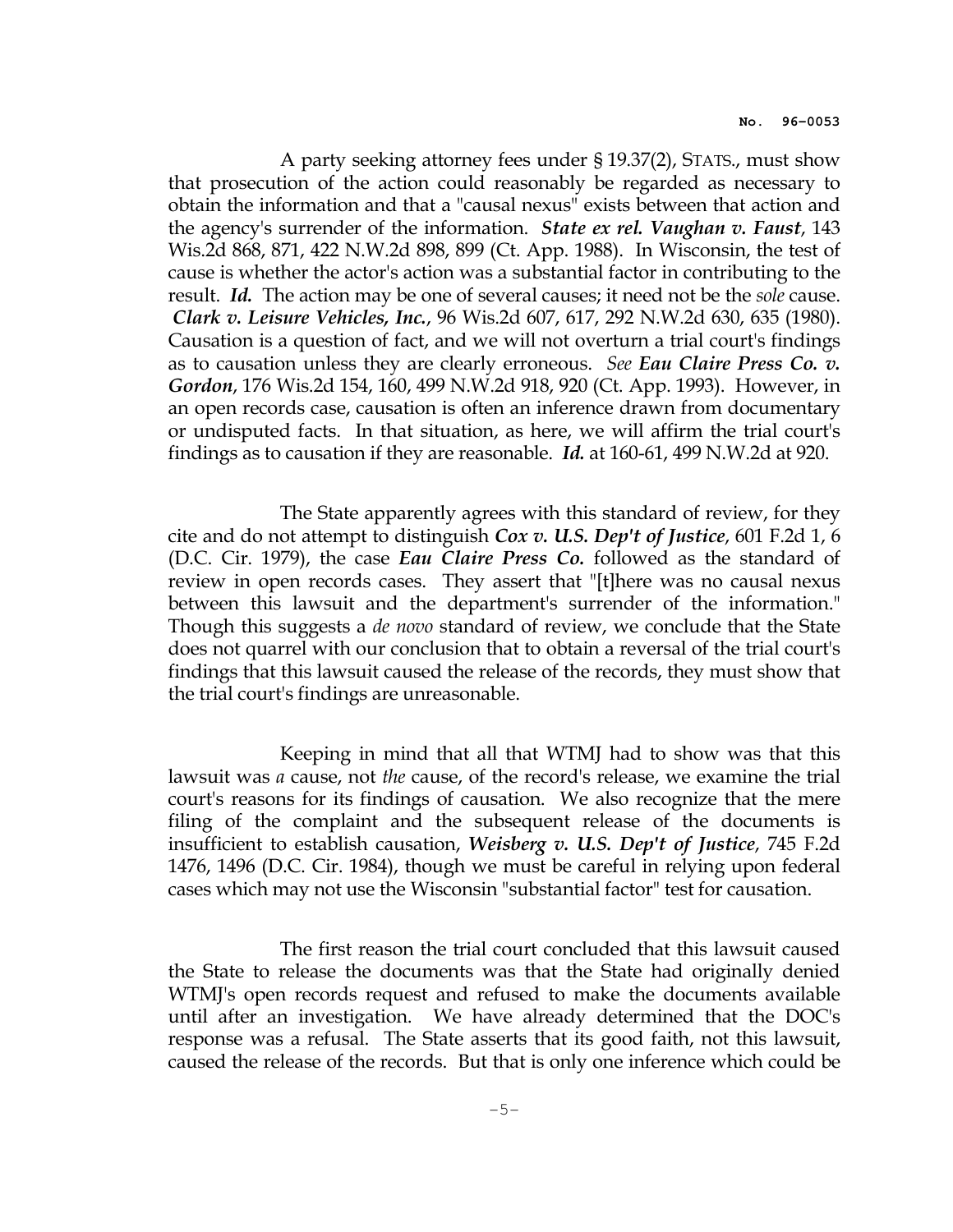drawn from the State's change of position after this lawsuit was filed. Indeed, under Wisconsin's view of causation, that could be a reason for the release. But what the State must now show to prevail is that this lawsuit was *not* a cause of the document's release. Thus, the State's good faith and WTMJ's advocacy could both be causes of the document's release, and we would still be required to affirm the trial court.

 It was reasonable for the trial court to conclude that WTMJ's advocacy caused the State to release most of the documents. The State did not assert that it had an ironclad case. It couched its view in terms of "a very good argument" and "records that they very arguably could have refused to give up." The trial court could have reasoned that the State decided to release the records in part because of its good faith but in part because it realized that the statute cited by the DOC record custodian, § 19.35(1)(am), STATS., was only applicable to requests by persons who wanted their own records. And, the mere citation to an exemption statute is not specific enough to successfully withhold a record. Oshkosh Northwestern Co. v. Oshkosh Library Bd., 125 Wis.2d 480, 485, 373 N.W.2d 459, 463 (Ct. App. 1985).

 The trial court was also entitled to infer that because there was no open records exception applicable to all of the DOC's records, their transfer to the district attorney's office did not create an exemption. This was the result in a case pending in this court at the time of the State's agreement to release the records. See Nichols v. Bennett, 190 Wis.2d 360, 526 N.W.2d 831 (Ct. App. 1994), aff d, 199 Wis.2d 268, 544 N.W.2d 428 (1996). The trial court could have inferred that at least some of the DOC's voluminous records would have had no relation to a murder investigation and that the State was aware of that, in part causing its decision to voluntarily release the records. In short, the State has not shown that the trial court's finding of causation was unreasonable.

 The trial court gave two other reasons for its finding. First, that WTMJ substantially prevailed by negotiating a compromise on the dates the documents would be released, and second, that WTMJ forced the State to abandon the criminal investigation exemption that it was claiming under § 19.35(1)(am), STATS. We have discussed these reasons in part. We need not consider them further because we have concluded that the first of the trial court's findings as to causation was reasonable.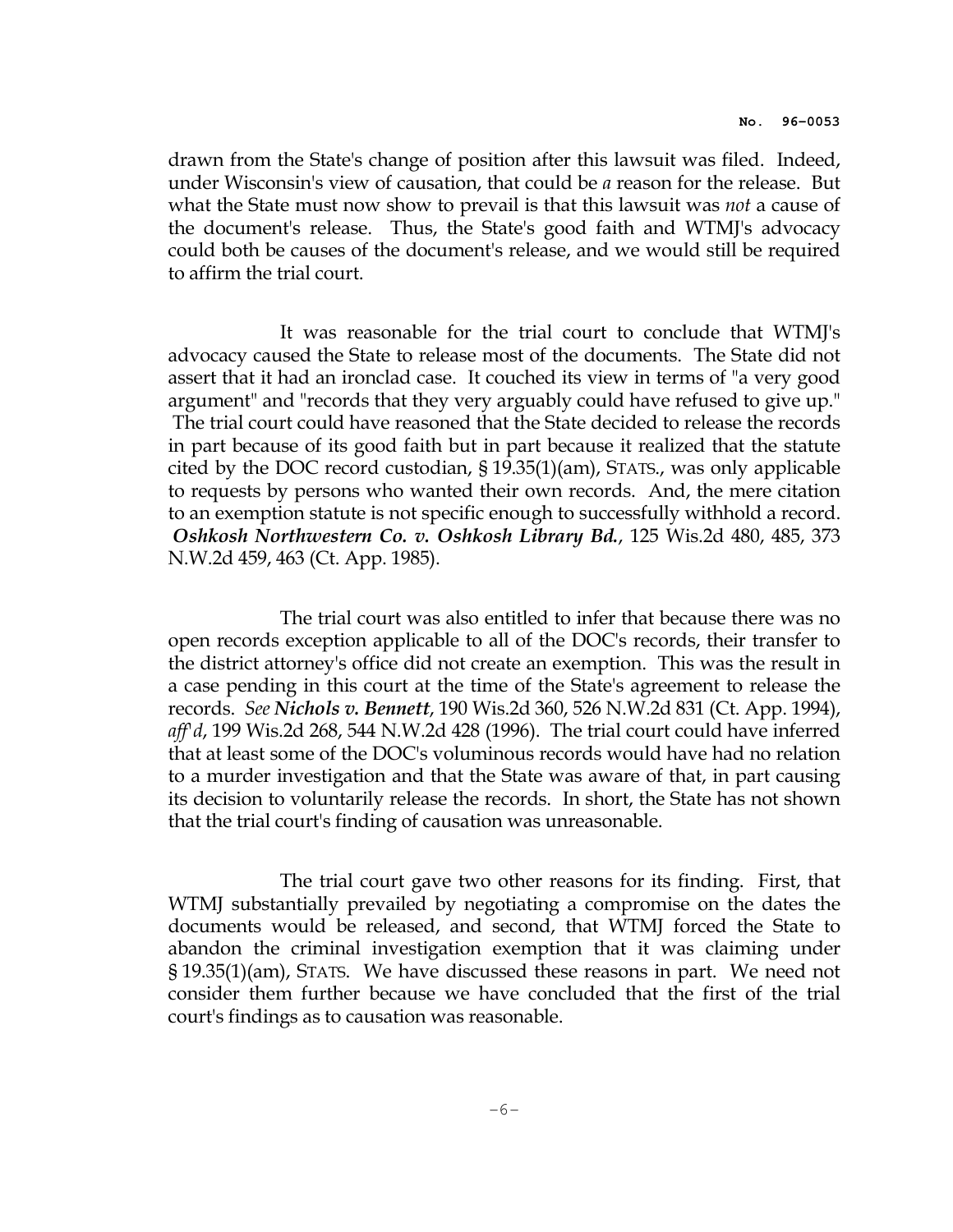The State asserts that awarding fees in this case will only encourage requesters to quickly file mandamus actions. We doubt that this is correct. The "quickness" horse is already out of the barn. In Auchinleck, the court said: "If a municipality withholds a record or delays granting access, the requester may immediately bring an action for mandamus seeking release of the record." 200 Wis.2d at 592-93, 547 N.W.2d at 590.

 We again note that the legislature has set the policy for this and other open records cases. Section 19.35(4)(a), STATS., requires that records be supplied as soon as practicable and without delay. Section 19.31, STATS., provides in pertinent part: "[I]t is declared to be the public policy of this state that all persons are entitled to the greatest possible information regarding the affairs of government and the official acts of those officers and employes who represent them." These are not always easy statutes with which to comply. There are many exemptions to Wisconsin's open records law throughout the statutes. A records custodian is required to quickly make difficult decisions. The penalty for inadequate compliance is severe; attorney fees can be substantial. But the legislature has decided that this is worth the benefit of openness. While that policy can be disputed, it is not this court's mission to set the public policy for the State of Wisconsin. *State ex rel. Swan v. Elections Bd.*, 133 Wis.2d 87, 93-94, 394 N.W.2d 732, 735 (1986).

 On cross-appeal, WTMJ contends that the trial court could not make a finding that WTMJ substantially prevailed and then decline to award its attorneys' fees for the rehearing brought on by the State's motion. We agree. The trial court concluded that awarding fees for the rehearing motion was within its discretion, and because the motion clarified the court's original decision, which was difficult to make, fees would not be awarded.

 But § 19.37(2)(a), STATS., requires that the court "shall" award attorney fees to a prevailing requester. "Shall" is presumed to be mandatory when it is used in a statute. In re Angel Lace M., 184 Wis.2d 492, 511, 516 N.W.2d 678, 683 (1994). The State argues only that the court's refusal to award fees for the rehearing indicates that the court had serious doubts as to whether WTMJ had substantially prevailed in this litigation. But in its decision on the State's motion for rehearing, the court said that "the plaintiffs in this case did substantially prevail in terms of their vigorous access to documents at the earliest possible date." We conclude that the trial court erred by refusing to award fees for the rehearing, and we remand to permit it to do so.